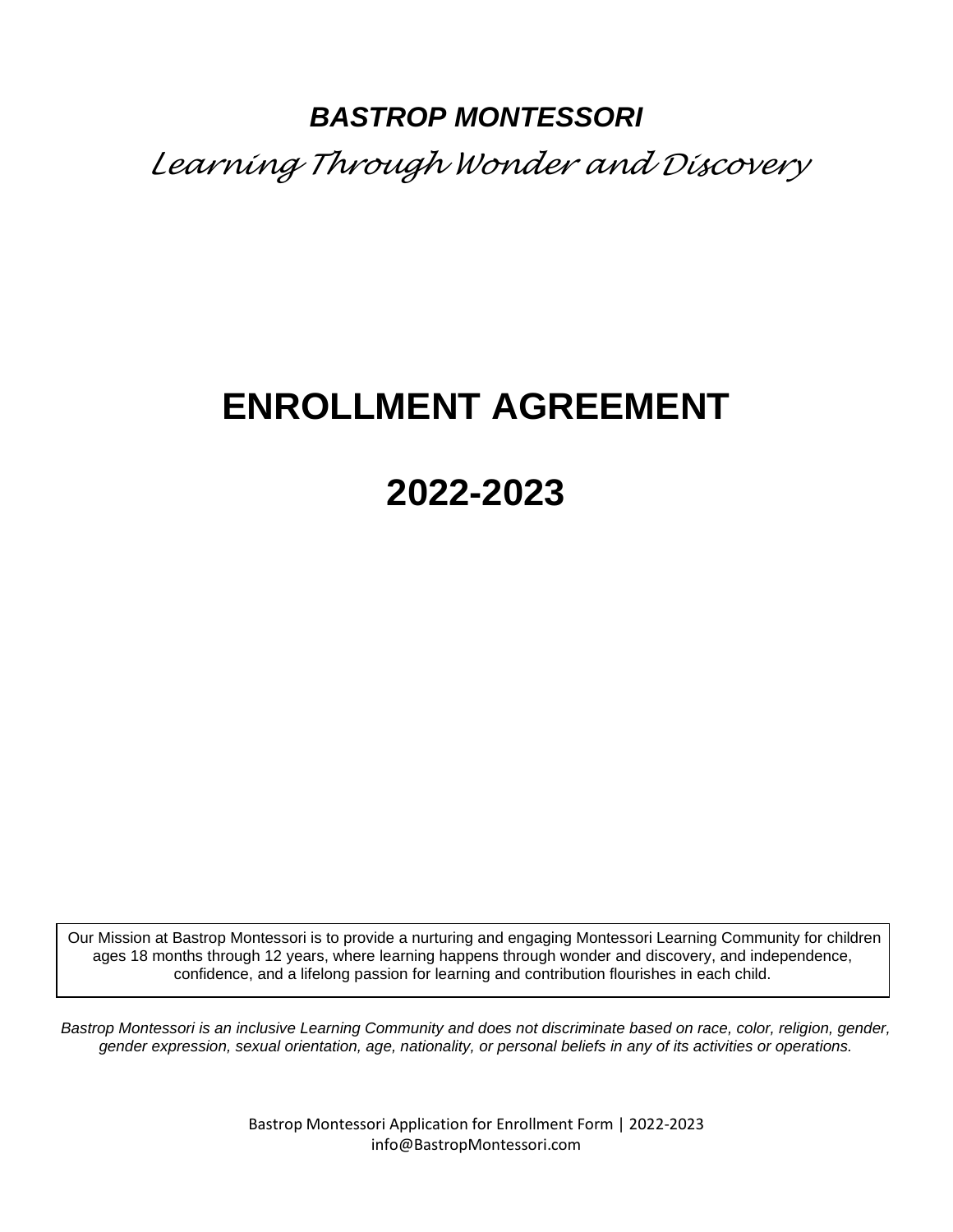### **OFFICE USE ONLY**

| The following have been completed:                            |  |
|---------------------------------------------------------------|--|
| $\circ$                                                       |  |
| <b>Account Agreement Page</b><br>$\circ$                      |  |
| <b>Completed Admissions Packet</b><br>$\circ$                 |  |
| Handbook Signature Page<br>$\circ$                            |  |
| Vaccination Records or Waiver<br>$\circ$                      |  |
| Vision and Hearing Records<br>$\circ$                         |  |
| Good Health Letter from Doctor<br>$\Omega$                    |  |
| Permission to transport to Emergency Room<br>$\circ$          |  |
| Joined Email Group<br>$\circ$                                 |  |
| Joined Bastrop Montessori Community Facebook Group<br>$\circ$ |  |
| All items from student checklist<br>$\circ$                   |  |
|                                                               |  |
|                                                               |  |
|                                                               |  |
|                                                               |  |
|                                                               |  |
|                                                               |  |
|                                                               |  |

\_\_\_\_\_\_\_\_\_\_\_\_\_\_\_\_\_\_\_\_\_\_\_\_\_\_\_\_\_\_\_\_\_\_\_\_\_\_\_\_\_\_\_\_\_\_\_\_\_\_\_\_\_\_\_\_\_\_\_\_\_\_\_\_\_\_\_\_\_\_\_\_\_\_\_\_\_\_\_\_\_\_\_\_\_\_\_\_\_\_\_\_\_\_\_

\_\_\_\_\_\_\_\_\_\_\_\_\_\_\_\_\_\_\_\_\_\_\_\_\_\_\_\_\_\_\_\_\_\_\_\_\_\_\_\_\_\_\_\_\_\_\_\_\_\_\_\_\_\_\_\_\_\_\_\_\_\_\_\_\_\_\_\_\_\_\_\_\_\_\_\_\_\_\_\_\_\_\_\_\_\_\_\_\_\_\_\_\_\_\_

\_\_\_\_\_\_\_\_\_\_\_\_\_\_\_\_\_\_\_\_\_\_\_\_\_\_\_\_\_\_\_\_\_\_\_\_\_\_\_\_\_\_\_\_\_\_\_\_\_\_\_\_\_\_\_\_\_\_\_\_\_\_\_\_\_\_\_\_\_\_\_\_\_\_\_\_\_\_\_\_\_\_\_\_\_\_\_\_\_\_\_\_\_\_\_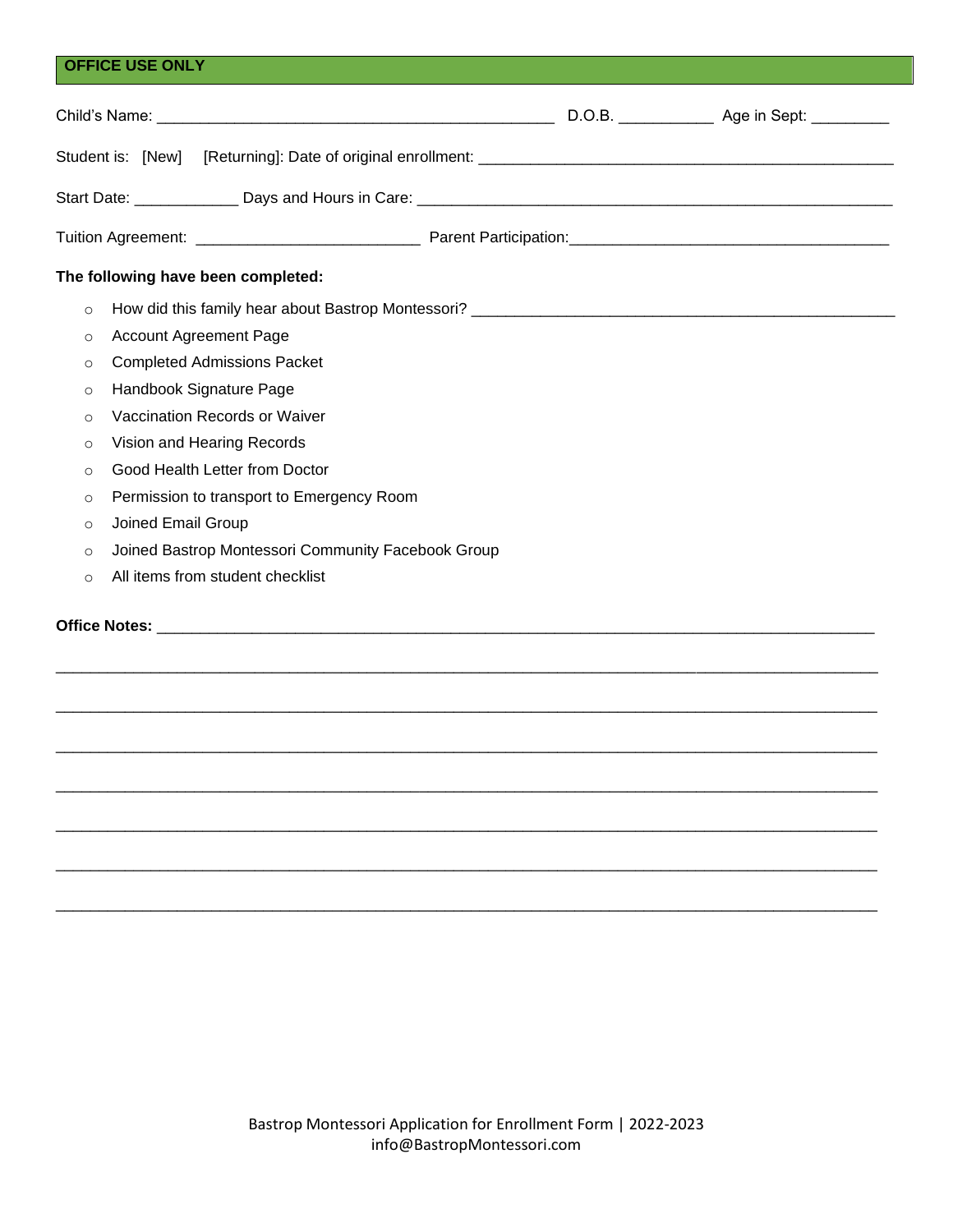#### **PARENT PARTICIPATION**

Working together to maintain and improve our school helps build community, and helps us to keep costs down, plus the children LOVE having their parents be an active part of their school! We ask that each family contributes 15 hours per semester, a total of 30 hours per school year. Please indicate the area/s in which you can contribute to Bastrop Montessori, or make a suggestion of your own. And if you simply don't have the extra time these days, you may select the buyout option.

#### **Please indicate the areas you'd like most to participate in:**

Marketing, promotion, or fundraising, including website development, promotional events

\_\_\_\_\_In person classroom assistance, including substituting in the classroom, special presentations, lunchtime or playground assistance

\_\_\_\_\_Making or repairing classroom materials.

\_\_\_\_\_ Library maintenance

- \_\_\_\_\_ Grounds maintenance, including mowing, weed eating, tree trimming, garden installation
- \_\_\_\_\_ Building maintenance, including playground and fence repair, and assorted indoor projects
- \_\_\_\_\_ Occasional classroom deep cleaning
- \_\_\_\_\_ Organize annual service projects
- \_\_\_\_\_ Parent Participation Coordinator
- \_\_\_\_\_ Other, please specify: \_\_\_\_\_\_\_\_\_\_\_\_\_\_\_\_\_\_\_\_\_\_\_\_\_\_\_\_\_\_\_\_\_\_\_\_\_\_\_\_\_\_\_\_\_\_\_\_\_\_\_\_\_\_\_\_\_\_\_
- Buy Out Option: \$600 (\$300 per semester)